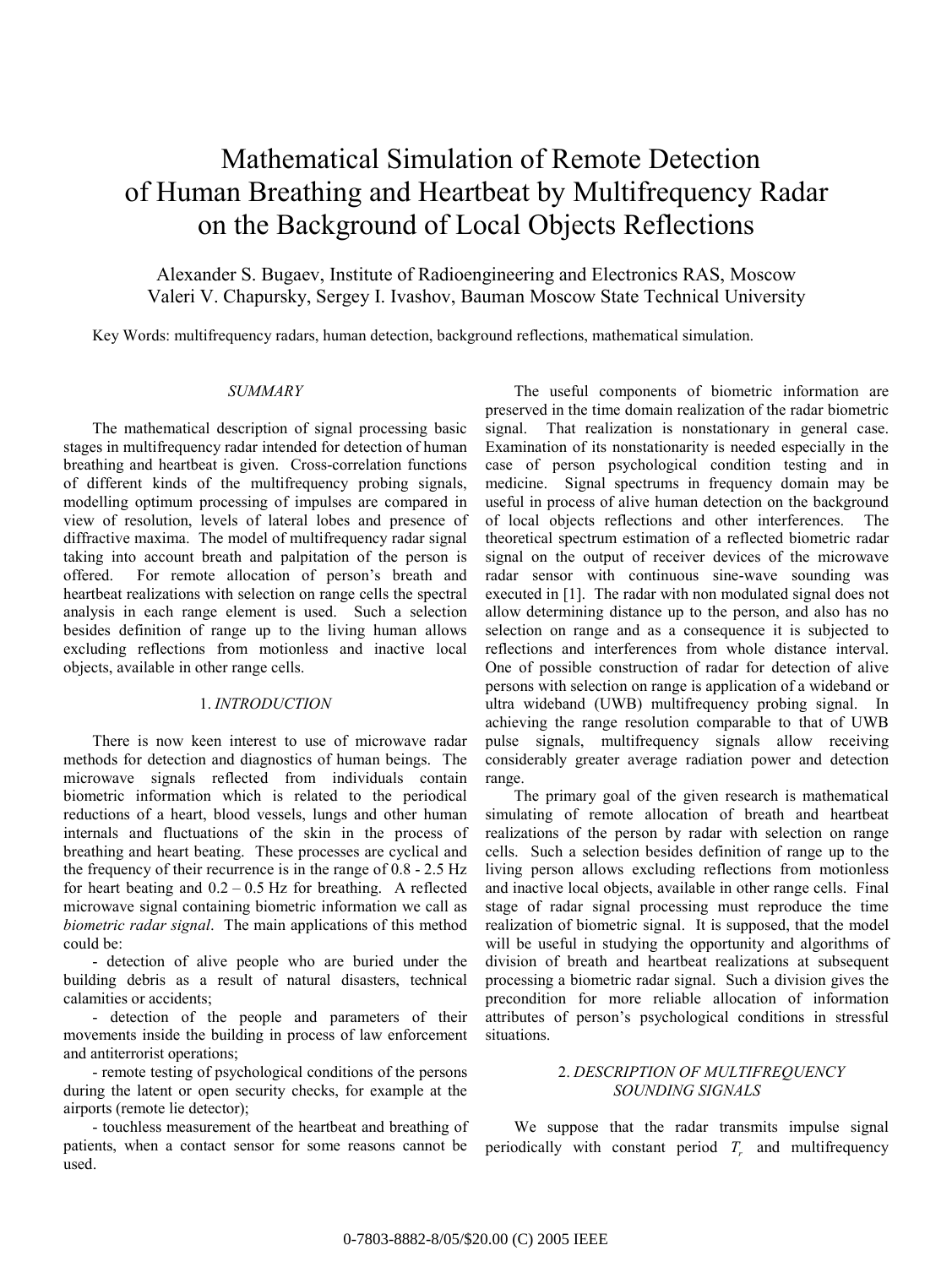impulse duration  $\tau_{imp}$ . Consider two radar modes: 1) simultaneous radiation of frequencies or *monopulse multifrequency* (MMF) signal and 2) consecutive radiation of frequencies or *step frequency modulated* (SFM) signal [2].

In *the first case* transmitted MMF impulse represents the sum of  $M+1$  frequency components at frequencies  $\omega_m$ ,  $m = 0, 1, \dots, M$  with common envelope  $A(t)$  of an impulse:

$$
s_{\scriptscriptstyle T}(t) = \sum_{m=0}^M s_m(t) = A(t) \cdot \sum_{m=0}^M \exp(j\omega_m t), \qquad (1)
$$

where simultaneous frequency components are  $s_m(t) = A(t) \exp(j\omega_m t)$ . For example we can define a rectangular envelope,  $A(t) = rect(t/\tau_{i_{mn}})$ .

In *the second case* transmitted SFM impulse represents the sum of  $M + 1$  frequency components spaced in time [2]:

$$
s_{\scriptscriptstyle T}(t) = \sum_{m=0}^M s_m(t) = \sum_{m=0}^M A_0(t - m\tau_s) \exp(j\omega_m t). \tag{2}
$$

Here  $\tau_s = \tau_{imp}/M$  is a period of frequency steps,  $\tau_s - \tau_{max}$ corresponds to duration of rectangular envelope of component pulse, which looks like

$$
A_0(t) = \mathbf{rect}(t/(\tau_s - \tau_{\max})),
$$
 (3)

and  $\tau_{\text{max}} = 2R_{\text{max}}/c$  - is the time delay corresponding to maximum range  $R_{\text{max}}$  for which the radar is designed. Such choice of the period and duration of frequency components of SFM impulse guarantees the absence of time overlapping for reference and received components with different frequencies for working interval of delays.

Usually the case of uniform distribution of frequencies with constant step  $\Delta\omega$  is considered:

$$
\mathbf{\omega}_m = \mathbf{\omega}_0 + (m-1) \cdot \Delta \mathbf{\omega} \ , \ m = 0, 1, \dots, M \ . \tag{4}
$$

Equivalent envelope duration of MMF impulse is connected to frequency step:

$$
\boldsymbol{\tau}_{imp} = 1/\Delta f \ , \ \Delta f = \Delta \omega / (2\pi) \ . \tag{5}
$$

Equality (5) meets orthogonal property of transmitted MMF components. For rectangular envelope  $A(t)$  of unity amplitude when the condition  $\Delta f \cdot \tau_{imp} = 1,2,3,...$  holds we have

$$
\int_{-\infty}^{\infty} s_k(t) s_m^*(t) dt = \mathbf{t}_{imp} \delta_{k,m}, \quad \text{where} \quad \delta_{k,m} = \begin{cases} 1, & k = m \\ 0, & k \neq m \end{cases} \tag{6}
$$

At non integer values of  $\Delta f \cdot \tau_{imp}$  strict orthogonality of the components of rectangular MMF impulse is absent. Also in strict sense components of sounding (reference) MMF impulse and delayed received components reflected from the target cease to be orthogonal.

The other variant of component orthogonality of the MMF impulse is rectangular spectrum components with bandwidth  $\Delta\Omega$ , smaller or equal to a frequency step  $\Delta\omega$ , i.e. satisfying the inequality  $\Delta\Omega \leq \Delta\omega$ .

It is necessary to note, that frequency components of SFM signal are always orthogonal owing to the absence of their overlapping in time domain. For such signals property similar to (6) holds not only for components of the probing signal, but also for different frequencies components of the reference signal and delayed signal frequency components reflected from the target.

## 3. *CROSS-CORRELATION FUNCTIONS OF MULTIFREQUENCY SIGNALS*

To simulate mathematically the optimum receiver we can use the time domain cross-correlation function of received and reference (matched) multifrequency impulses. Signal crosscorrelation function also determines the potential quality of the radar processing system with a selected sounding signal. This function coincides with section of radar ambiguity function [2] on delay. The width of its main lobe defines radar resolution on range in radar model. The level of side lobes and number of diffraction maxima of this function enable us to simulate suppression of local objects reflections. Thus correlation function or correlation integral enables us to take into account at simulation main characteristics of multifrequency radar: frequency bandwidth ∆*F* , frequency step ∆*f* and number  $M+1$  of frequency components. In future investigations the intensity of components, spacing of frequencies with nonuniform step, and also the forming of envelope for MMF and SFM pulses may be subjected to a choice.

*For MMF sounding* (1) the <u>Received signal</u> with a delay  $\tau_R$  and the reference signal Matched with a delay  $\tau_M$  look like

$$
u_R(t) = A(t - \tau_R) \sum_{m=0}^{M} q_m \exp\{j\omega_m(t - \tau_R)\}
$$
 (7)

$$
u_M(t) = A(t - \tau_M) \sum_{m=0}^{M} \overline{q}_m \exp\{j\omega_m(t - \tau_M)\}
$$
(8)

where  $q_m$  and  $\overline{q}_m$  are propagation factors at frequency  $\omega_m$ .

The correlation integral of signals (7) and (8) is defined by formulas

$$
Q(\Delta \tau) = \int_{-\infty}^{\infty} u_R(t) u_M^*(t) dt =
$$
\n
$$
= \sum_{m_1=0}^M \sum_{m_2=0}^M q_{m_1} \overline{q}_{m_2} e^{j \mathbf{\omega}_{m_2} \Delta \tau} \int_{-\infty}^{\infty} A(t) A(t - \Delta \tau) e^{j (\mathbf{\omega}_{m_1} - \mathbf{\omega}_{m_2})t} dt = (9)
$$
\n
$$
= 2\pi \sum_{m_1=0}^M \sum_{m_2=0}^M q_{m_1} \overline{q}_{m_2} e^{j \mathbf{\omega}_{m_2} \Delta \tau} \int_{-\infty}^{\infty} G(\mathbf{\omega} - \mathbf{\omega}_{m_1} + \mathbf{\omega}_{m_2}) G(\mathbf{\omega}) e^{j \mathbf{\omega} \Delta \tau} dt
$$
\nHere,  $\Delta \tau = 0$ , and  $\overline{G}(\tau)$  is a singotrum of  $A(t)$ .

Here  $\Delta \tau = \tau_M - \tau_R$ , and  $G(\omega)$  is a spectrum of  $A(t)$ :

$$
G(\mathbf{\omega}) = \frac{1}{2\pi} \int_{-\infty}^{\infty} A(t) \mathbf{e}^{-j\mathbf{\omega}t} dt
$$

Further for simplicity we shall assume alignment of multipliers  $q_m$  and  $\overline{q}_m$ , suppose they are independent from *m* and equal to unit.

At a rectangular envelope of MMP pulse we have:  
\n
$$
Q(\Delta \tau) = [b(\Delta \tau) - a(\Delta \tau)] \cdot h[b(\Delta \tau) - a(\Delta \tau)] \times
$$
\n
$$
\sum_{m_1, m_2 = 0}^{M} \text{sinc}\left[(\omega_{m_1} - \omega_{m_2}) \frac{b(\Delta \tau) - a(\Delta \tau)}{2\pi}\right] e^{j\omega_{m_2} \Delta \tau + j(\omega_{m_1} - \omega_{m_2}) (b(\Delta \tau) + a(\Delta \tau))^2},
$$
\n(10)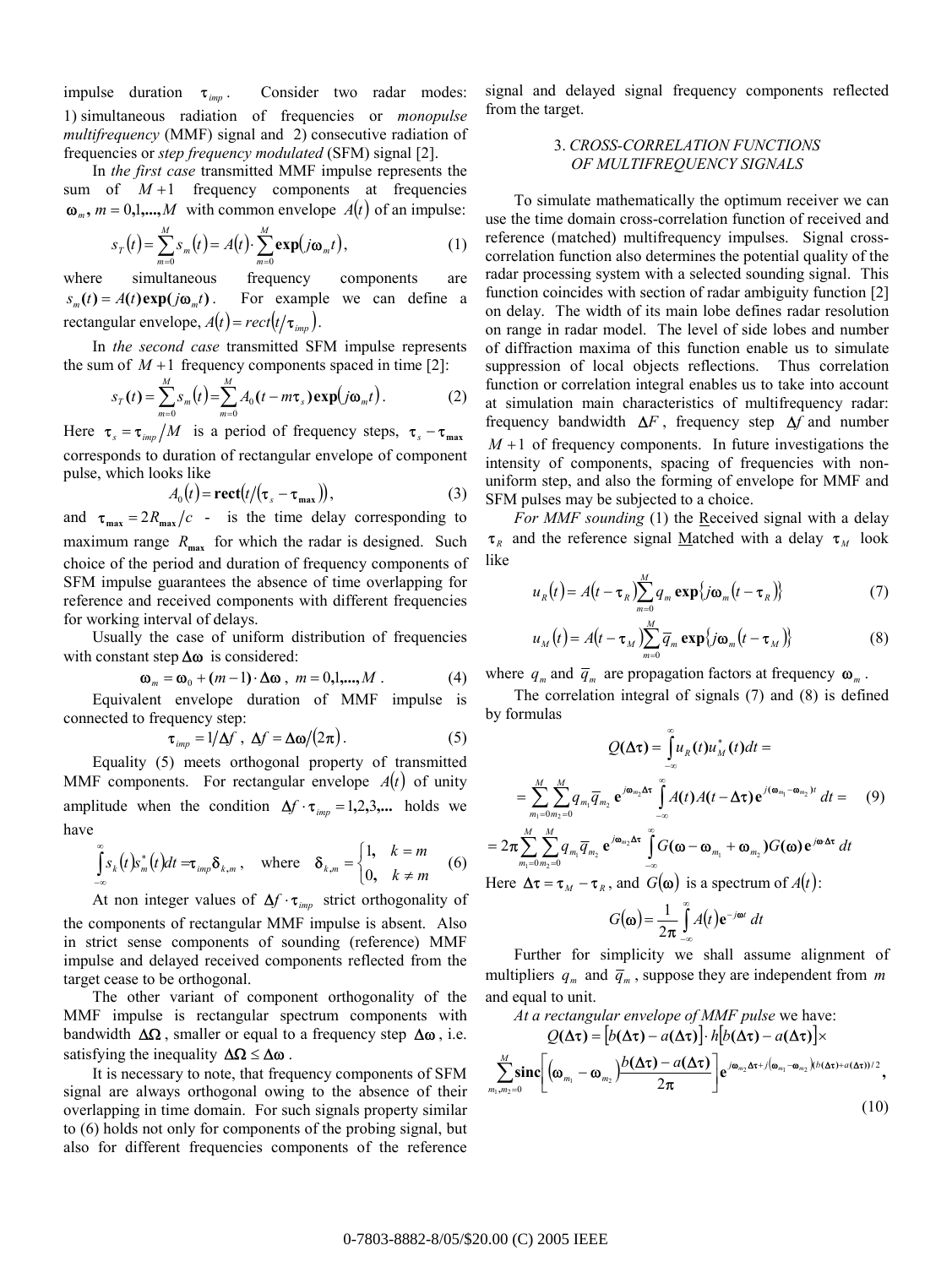where  $a(\Delta \tau) = \max(0, \Delta \tau), \quad b(\Delta \tau) = \min(\tau_{imp}, \tau_{imp} + \Delta \tau),$  $h(x)$  is Heaviside function or unit step function,  $\operatorname{sinc}(y) = \sin(\pi y)/(\pi y)$ .

Under the condition  $\tau_{imp}$  >>  $\Delta f^{-1}$  expression (10) can be submitted as the single sum:

$$
Q_1(\Delta \tau) = [b(\Delta \tau) - a(\Delta \tau)] \cdot h [b(\Delta \tau) - a(\Delta \tau)] \sum_{m=0}^{M} e^{j \omega_m \Delta \tau} \quad . \quad (11)
$$

Under the given condition components of different frequencies become almost orthogonal and their cross correlation tends to zero. With additional condition  $|\Delta \tau| \leq \Delta f^{-1}$  it is possible to neglect first two factors in (11):

$$
Q_2(\Delta \tau) = \sum_{m=0}^{M} e^{j \mathbf{\omega}_m \Delta \tau} \ . \tag{12}
$$

*At a rectangular spectrum of MMF pulse* with frequency components bandwidth  $\Delta\Omega$ , i.e. at  $G(\omega) = \text{rect}[(\omega + \Delta \Omega/2)/\Delta \Omega]$ , and under the condition  $\Delta \omega \geq \Delta \Omega$  for correlation integral we have the expression:

$$
Q(\Delta \tau) = 2\pi \Delta \Omega \operatorname{sinc} \left[ \frac{\Delta \Omega \cdot \Delta \tau}{2\pi} \right]_{m=0}^{M} e^{j\omega_m \Delta \tau} . \tag{13}
$$

*For SFM sounding* (2) received and reference signals are as follows:

$$
u_R(t) = \sum_{m=0}^{M} q_m A_0(t - \tau_R - m\tau_s) e^{j\mathbf{\omega}_m(t - \tau_R)}, \qquad (14)
$$

$$
u_M(t) = \sum_{m=0}^{M} A_1(t - m\tau_s) e^{j\mathbf{\omega}_m(t - \tau_M)}, \qquad (15)
$$

where  $A_1(t) = \text{rect}(t/\tau)$ .

Under the conditions  $\tau_M < \tau_{\text{max}}$  and  $\tau_R < \tau_{\text{max}}$  the expression for correlation integral has a view of the unitary sum in view of full orthogonality of different frequency pulses in time domain, as against a case of the MMF signal. As well as earlier, accepting  $q_m = const$ , we receive:

$$
Q(\Delta \tau) = \sum_{m=0}^{M} \int_{-\infty}^{\infty} A_0 \left( t - \tau_R - m \tau_s \right) A_1 \left( t - m \tau_s \right) dt \cdot e^{j \omega_m (\tau_M - \tau_R)} =
$$

$$
= (\tau_s - \tau_{\text{max}}) \sum_{m=0}^{M} e^{jm \Delta \tau} . \tag{16}
$$

The given exact formula with the constant omitted coincides with formula (12) which represents approximate expression of correlation integral in the case of the MMF signal at a big impulse duration.

Calculations by formulas (10)-(13) and (16) were carried out at the following signal parameters: mean frequency of initial frequency component  $f_0 = 2$  GHz, total bandwidth  $\Delta F = 300 \text{ MHz}$ , number of frequency components  $M+1=32$ . On Fig. 1 - 3 the normalized dependences of correlation integral modulus for MMF pulse, designed for a case  $\tau_{im} = \Delta f^{-1}$  under the exact formula (10) and with the help of the approximate expressions  $(11)$  -  $(12)$  are submitted. The dashed line represents correlation function of rectangular pulse envelope. On Fig. 1 and 2 interval of delays  $\Delta \tau$  on a horizontal axis corresponds to impulse duration,

 $|\Delta \tau| \le \tau_{imp} = \Delta f^{-1}$ , where  $\Delta f = \Delta F/M$ . On Fig. 3 the same dependences are shown on the smaller interval  $|\Delta \tau| \leq 2\Delta F^{-1}$ appropriate to double resolution on delay. Essential difference of the exact and approximate results is visible, especially in the field of the main lobe and diffractive lobes. Calculations have shown, that the given differences become practically not essential at increase of impulse duration in some times, for example in the case when  $\tau_{imp} = 3\Delta f^{-1}$ .

Having noted that function  $Q_2(\Delta \tau)$  actually coincides with the exact expression of correlation integral for SFM signal (16), the following conclusion is fair. Under the condition of frequency components orthogonality  $\tau_{imp} = \Delta f^{-1}$ resolution of MMF impulse with rectangular envelope surpasses resolution of SFM signal approximately one and a half times. Due to rectangular envelope of MMF pulse full suppression of distant diffractive lobes, which are typical for SFM signal, takes place. However full suppression of two nearest diffractive lobes does not occur, and their level amounts 40 % from the main lobe level.



Fig.1. Cross-correlation function of MMF rectangular pulse at  $\tau_{\text{imm}} = \Delta f^{-1}$ , calculated on the interval  $|\Delta \tau| \leq \Delta f^{-1}$  by exact

(continuous line) and approximate (dot line) formulas (10) and (11).



Fig.2. Сross-correlation function of MMF rectangular pulse at  $\tau_{imp}$  >>  $\Delta f^{-1}$ , calculated on the interval  $|\Delta \tau| \leq \Delta f^{-1}$ and coincided with dependence for SFM a signal.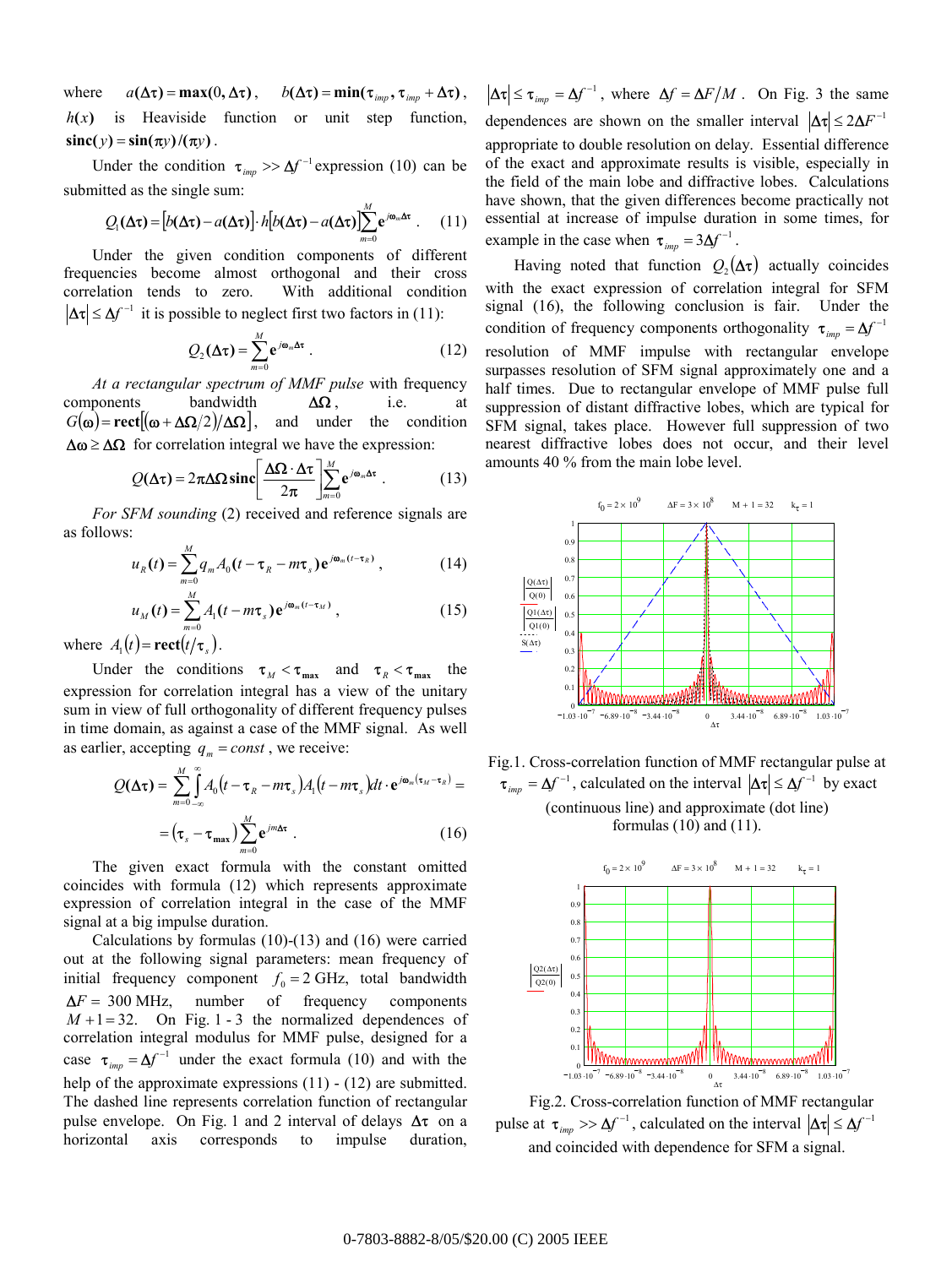

Fig.3. Сross-correlation function of MMF rectangular pulse at  $\tau_{imp} = \Delta f^{-1}$ , calculated on the interval  $|\Delta \tau| \leq 2\Delta F^{-1}$ by exact (continuous line) and approximate formulas (10), (11) and (12).



Fig.4. Сross-correlation function of MMF pulse with a rectangular spectrum of frequency components at  $\Delta \omega = \Delta \Omega$ , calculated on the interval  $|\Delta \tau| \leq \Delta f^{-1}$ .

Other results take place for MMF impulse with a rectangular spectrum of frequency components. Diagrams on Fig 4 are designed by the exact formula (16) which is equitable in bandwidth  $\Delta\Omega$  of the frequency components equal to a frequency step  $\Delta\omega$ . The dashed line meets to pulse envelope. In this case both distant and near diffractive lobes are completely suppressed. At the same time number of frequency components can be reduced without occurrence of ambiguous measurements and diffractive lobes.

## 4. *SIMULATION OF BIOMETRIC SIGNALS AND THEIR PROCESSING IN MULTIFREQUENCY RADAR.*

First we describe mathematical model of the multi frequency biometric radar signal reflected from the set of targets, which includes living persons with breath and heartbeat and motionless local objects. For the convenience of simulating unified numbering of persons and motionless objects is entered according to their serial numbers *n* ,  $0 \le n \le N$ . The model takes into account the body skin vibrations caused by breath and heartbeat. In general case the

law of reflected signal delay modulation of a received multi frequency signal of the *n* -th person represents the sum of quasi-periodic sine waveform with varying breath rate period  $T<sub>b</sub>(t,n)$  and sequence of heartbeat impulses with varying period  $T<sub>b</sub>(t,n)$ . For example, if the period of breath is constant, and the period of heartbeat changes periodically under the sine law, then we have

 $T_b(t,n) = T_{bn}^0$  and  $T_h(t,n) = T_{bn}^0(1 + m_n \cdot \sin(2\pi F_{bn}))$ , (17) where  $T_{bn}^0$ ,  $F_{bn}$  and  $m_n \ll 1$  are approximation parameters for person with number *n* . Deviations of signal delay modulation are proportional to displacements  $\Delta_{bn}$  *u*  $\Delta_{bn}$  of the *n*-th body surface at breath and heartbeat. Then simple approximation of delay variations and corresponding phase variations on the *i-*th frequency of Received multifrequency signal of the *n* -th person сan be given as follows

$$
\begin{split} \n\tau_{R}(t,n) &= \tau_{0n} + \Delta \tau(t,n) = \\ \n&\frac{2}{c} \bigg[ r_{0n} + \Delta_{bn} \sin \bigg( \frac{2\pi t}{T_b(t,n)} + \varphi_{bn} \bigg) + \Delta_{bn} \sin^{2q} \bigg( \frac{2\pi t}{T_h(t,n)} + \varphi_{bn} \bigg) \bigg] \tag{18} \\ \n&\varphi_{m}(t,n) &= -\varphi_{0nm} - \Delta \varphi_{m}(t,n) + \psi_{n} = \\ \n&= -\frac{2\omega_{m} r_{0n}}{c} - \omega_{m} \cdot \Delta \tau(t,n) + \psi_{n} \tag{19} \n\end{split}
$$

There are some optional designations:  $c -$  is the speed of electromagnetic waves propagation,  $q \gg 1$  - is an integer parameter of heart pulse approximation,  $\boldsymbol{\omega}_m$  - the *m*-th radiated frequency,  $r_{0n}$  and  $\Psi_n$  - average distance and constant phase of the *n* -th target. If number *n* belongs to a motionless local object then

$$
\begin{aligned} \n\boldsymbol{\tau}_R(t,n) &= \boldsymbol{\tau}_{0n} = \frac{2r_{0n}}{c} \,, \\ \n\boldsymbol{\varphi}_m(t,n) &= -\boldsymbol{\varphi}_{0nm} + \boldsymbol{\psi}_n = -\frac{2\boldsymbol{\omega}_m r_{0n}}{c} + \boldsymbol{\psi}_n \,. \end{aligned} \tag{20}
$$

The example of received signal phase modulation functions for two persons (number 1 and 3) with differing frequencies of breath (0.2Hz and 0.3Hz) and the heartbeat (1.5Hz and 2.0Hz), calculated by (18)-(19) for six different frequencies ( $m = 0, 1, \ldots, 5$ ) in 300MHz bandwidth near 2GHz with uniform step of 60MHz, is submitted on Fig. 5. Accepted body surface displacements due to breath and heartbeat were  $\Delta_{bn} = 0.5$  cm and  $\Delta_{bn} = 0.5$  mm.

If we suppose that the radar transmits MMF pulses periodically with constant period  $T_r$ , then the  $m$ -th frequency component of received multi frequency signal reflected from *N* +1 targets in the *k -* th sounding period can be represented as follows:

$$
s_{mk}^{R}(t) = \sum_{n=0}^{N} U_n A(t - \tau_R(kT_r, n) - kT_r) \exp[j\omega_m(t - \tau_R(kT_r, n))], (21)
$$

The whole received MMF impulse in the *k -* th sounding period is

$$
u_{R}(t,k) = \sum_{m=0}^{M} q_{m} s_{mk}^{R}(t).
$$
 (22)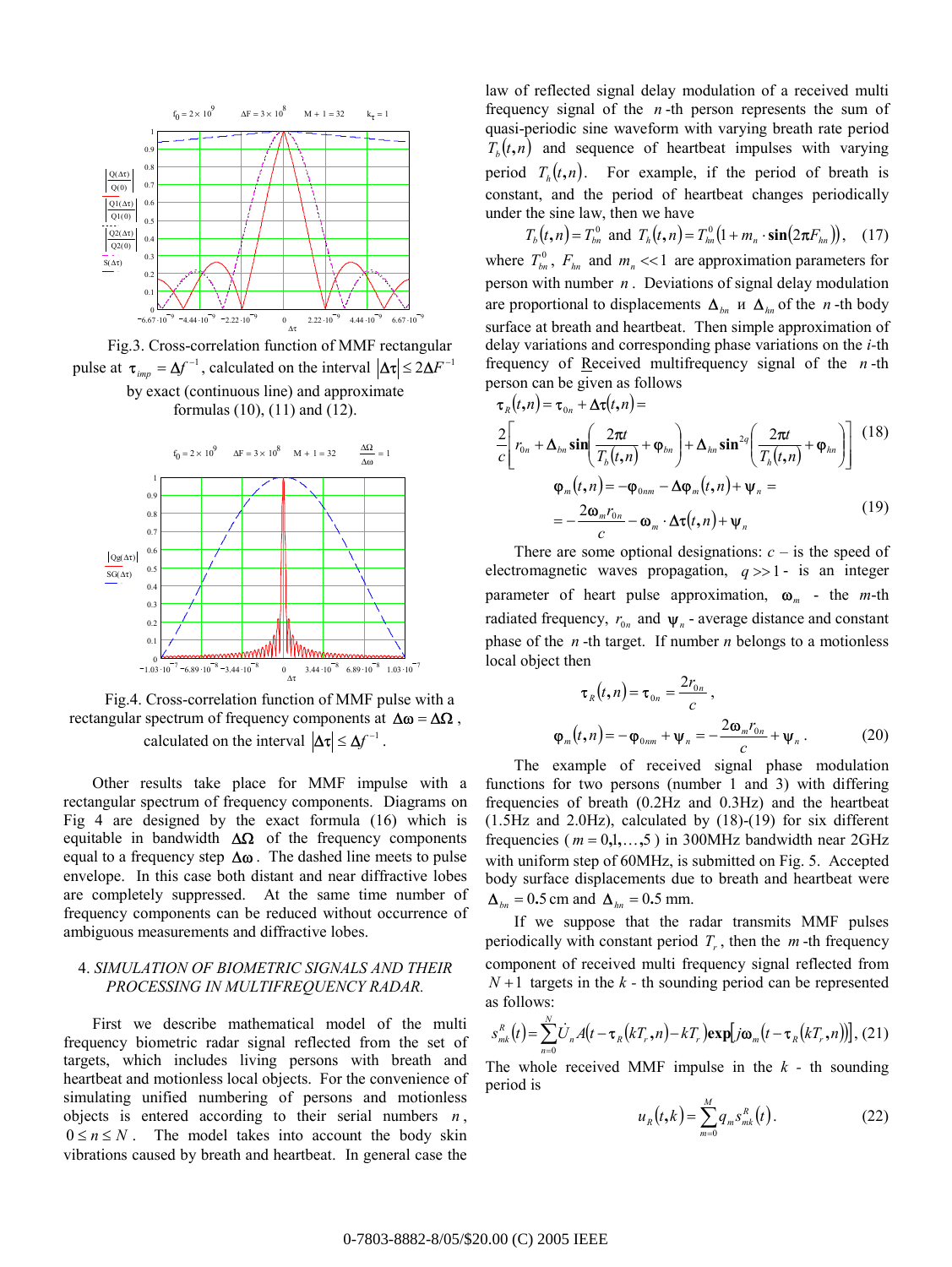In (21) complex value  $\dot{U}_n = U_n \exp(j\psi_n)$  represents the signal reflection amplitude of the *n*- th target and  $A(t)$  is a pulse envelope



Fig. 5. Phase increment dependences of biometric signals for two persons with different breath and heartbeat rates on six frequencies.

function. We assume constant phases and reflection coefficients independent from frequencies in frequency bandwidth ∆*F* . As above we moreover assume alignment of multipliers  $q_m$  and their equality to unit.

Biometric signal processing in the multifrequency radar includes the multi channel correlation of received multifrequency impulse in the *k -* th sounding period with reference impulse, corresponding to some Matched constant delay  $\tau_M$ :

$$
u_M(t,k) = A(t - \tau_M - kT_r) \sum_{m=0}^M \exp\{j\omega_m(t - \tau_M)\}.
$$
 (23)

After substitution of (22) and (23) correlation integral for the *k*-th sounding period can be represented as follows:

$$
Q_{\Sigma}(k,\tau_M)=\int\limits_{-\infty}^{\infty}u_R(t,k)u_M^*(t,k)dt=\sum\limits_{n=0}^N U_nQ(\tau_R(kT_r,n)-\tau_M),
$$
 (24)

where  $Q(\Delta \tau)$  represents usual correlation integral (10) of MMF impulse from the previous section or one of its approximate form (11)-(13). Under the condition  $M\tau_{s} \ll T_{r}$ one can obtain the result, completely analogous to (24) also for SFM signal. In that case one must use correlation integral  $Q(\Delta \tau)$  in the form (16).

For MMF signal with corresponding pulse duration  $\tau_{\text{imm}} >> \Delta f^{-1}$  or for SFM signal with the same parameters as on Fig.6 example of delay distribution of correlation integral modulus for six targets  $(N+1=6)$ , uniformly arranged on distance ( $r_{0n} = 2$ , 3.2, 4.4, 5.6, 6.8, 8.8 m) is presented on Fig.6. Targets with numbers  $n = 1$ , 3 (from left to right, beginning with  $n = 0$ ) are living persons, and targets with numbers  $n = 0, 2, 4, 5$  are motionless local objects. Radar cross sections (RCS) for local objects by convention are accepted  $10m^2$ , but for human bodies it consists  $1m^2$ .



Fig. 6. Example of delay distribution of correlation integral modulus for six targets.

For detection of alive person on breath and heartbeat the correlation processing is made for all expected range cells with the period  $T<sub>r</sub>$  answering to the sampling theorem at the upper frequency of heartbeat spectrum. Samples readout is carried out in discrete time moments  $kT<sub>r</sub>$  on the great time interval of tens seconds to obtain the sufficient frequency resolution. Then FFT representation of correlation integral modulus is made in a range-frequency plane:

$$
G(\mathbf{\Omega}_m, \mathbf{\tau}_{\mu}) = \left| FFT_m \left\{ Z(k, \mathbf{\tau}_{\mu}) \right\} \right|.
$$
 (7)

Examples of 2D topographic distributions of (7) in  $(\Omega, \tau)$ plane are displayed on Fig.7 and Fig. 8. On Fig.9 topographic distribution is the same as on Fig. 8 but in logarithmic scale.





In Fig.7 the parameter proportional to range is postponed on the vertical axis, and the parameter equal to frequency sample number of FFT is postponed on the horizontal axis. Fig.8 differs from Fig.7 by suppression the near zero frequency components on which motionless local objects are disposed. Suppression near zero frequency spectrums rejects